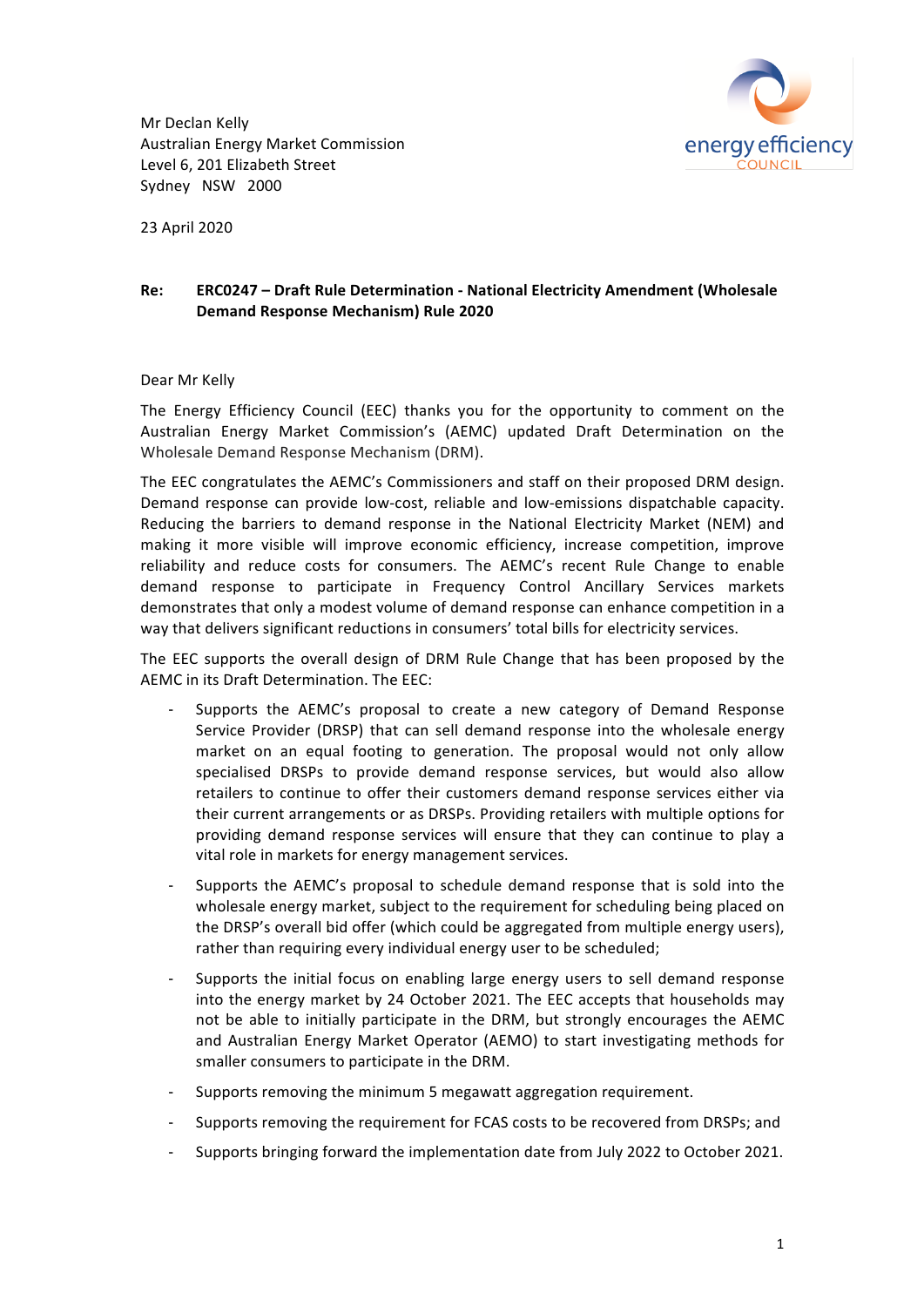However, the EEC recommends a number of modifications to the proposed Rule Change and implementation plans. The EEC:

- Strongly recommends reducing telemetry requirements for demand response participants to 60 seconds. The Draft Determination appears to suggest that, after a certain amount of demand response is being delivered in a region, sites will be required to provide 4 second data. This level of precision is far higher than is either necessary or required in well-established overseas demand response markets, and will significantly and unnecessarily increase the cost of participating in the DRM.
- Accepts that AEMO will need to have some discretion over the time that it allocates to assessing alternative proposals for site-specific baseline methodologies, but strongly encourages AEMO to consider reasonable proposals as rapidly as possible.
- Strongly recommend that market bodies and governments continue to pursue a range of practical reforms to encourage demand response, including demand response by households, rather than solely focus on the development of a two-sided market. While a two-sided market is a theoretically appealing concept, it is very early in its development and it is still far from clear whether a two-sided market will be practical or effective. Therefore, we strongly recommend governments to investigate a range of methods to support demand response participation, including but not limited to a two-sided market.

The EEC congratulates the AEMC's Commissioners and staff for taking the initiative to develop a preferred rule change to unlock the benefits of wholesale demand response. The AEMC's proposed Rule Change appears to have similar benefits and lower costs than the Rule Changes proposed by the Public Interest Advocacy Centre, Total Environment Centre, Australia Institute and South Australian Government. The AEMC's proposed Rule Change will also provide consumers with far more choice, significantly increase competition, and deliver lower wholesale energy costs than either maintaining the *status quo* or introducing the Australian Energy Council's proposed Rule Change.

There has been overwhelming support for the AEMC's proposed Rule Change from energy consumers and independent experts. The few concerns that have been raised about the AEMC's proposed Rule Change are either incorrect or easily addressed, specifically:

## The optimal level of demand response

Some organisations have argued that the current level of demand response is already optimal. While there is no firm figure on the current volume of demand response in the NEM, all indicators suggest that it is well below the economic potential. Moreover, it is self-evident that the current volume of demand response must be below its economic potential - the vast majority of energy users do not face price signals that would encourage them to undertake an efficient level of demand response. While leading electricity retailers are assisting many of their customers to undertake demand response, the majority of energy users are neither exposed to the wholesale electricity price nor have an agreement with their energy retailer that appropriately incentivises them to undertake demand response.

## **Over-incentivising demand response**

The AEMC's proposed Rule Change cannot 'over-incentivise' demand response or drive 'too much' demand response. The Rule Change allows the wholesale energy market to provide price signals that will encourage an efficient level of demand response. If the wholesale electricity price is lower than the value of demand response at a particular point in time, demand response will not be dispatched.